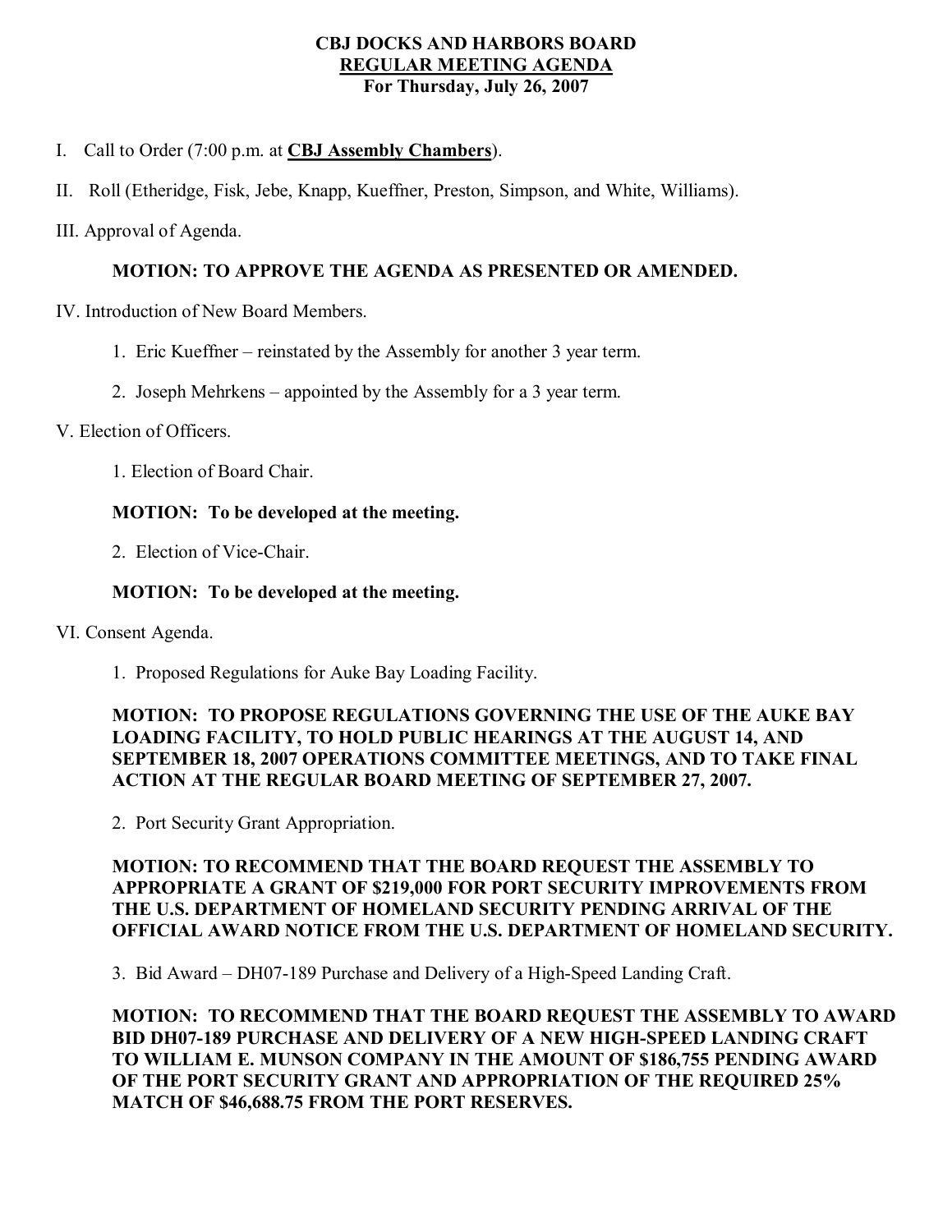### **CBJ DOCKS AND HARBORS BOARD REGULAR MEETING AGENDA July 26, 2007 Page 2**

- VII. Public Participation on Non-agenda Items (not to exceed 5 minutes per person, or twenty minutes total).
- VIII. Approval of Previous Meeting Minutes

## **MOTION: TO APPROVE THE MINUTES FROM THE JUNE 28, 2007 REGULAR BOARD MEETING AS PRESENTED OR AMENDED.**

- IX. Items for Action.
	- 1. DeHart's Boatyard Rent Adjustment. Presentation by the Finance Committee Chair.

Public Comment

### **MOTION: TO SET FY07 RENT AT \$6,041.97 PER MONTH WITH CREDIT GIVEN FOR REAL PROPERTY TAX PAID TO CBJ FOR THE BOATYARD AND TO BE BILLED ON A MONTHLY BASIS.**

Board Discussion/ Action

2. Downtown Fisheries Terminal Electrical Upgrade. Presentation by the CIP/Planning Committee Chair.

Public Comment

#### **MOTION: To be developed at the meeting.**

Board Discussion/Action

X. Items for Information/Discussion.

There are none.

- XI. Committee and Board Member Reports.
	- 1. Operations Committee Meeting July 17, 2007.
	- 2. Finance Committee Meeting July 19, 2007.
	- 3. CIP/Planning Committee Meeting July 24, 2007
- XII. Port Engineer's Report. (none)
- XIII. Harbormaster's Report.
- XIV. Port Director's Report.